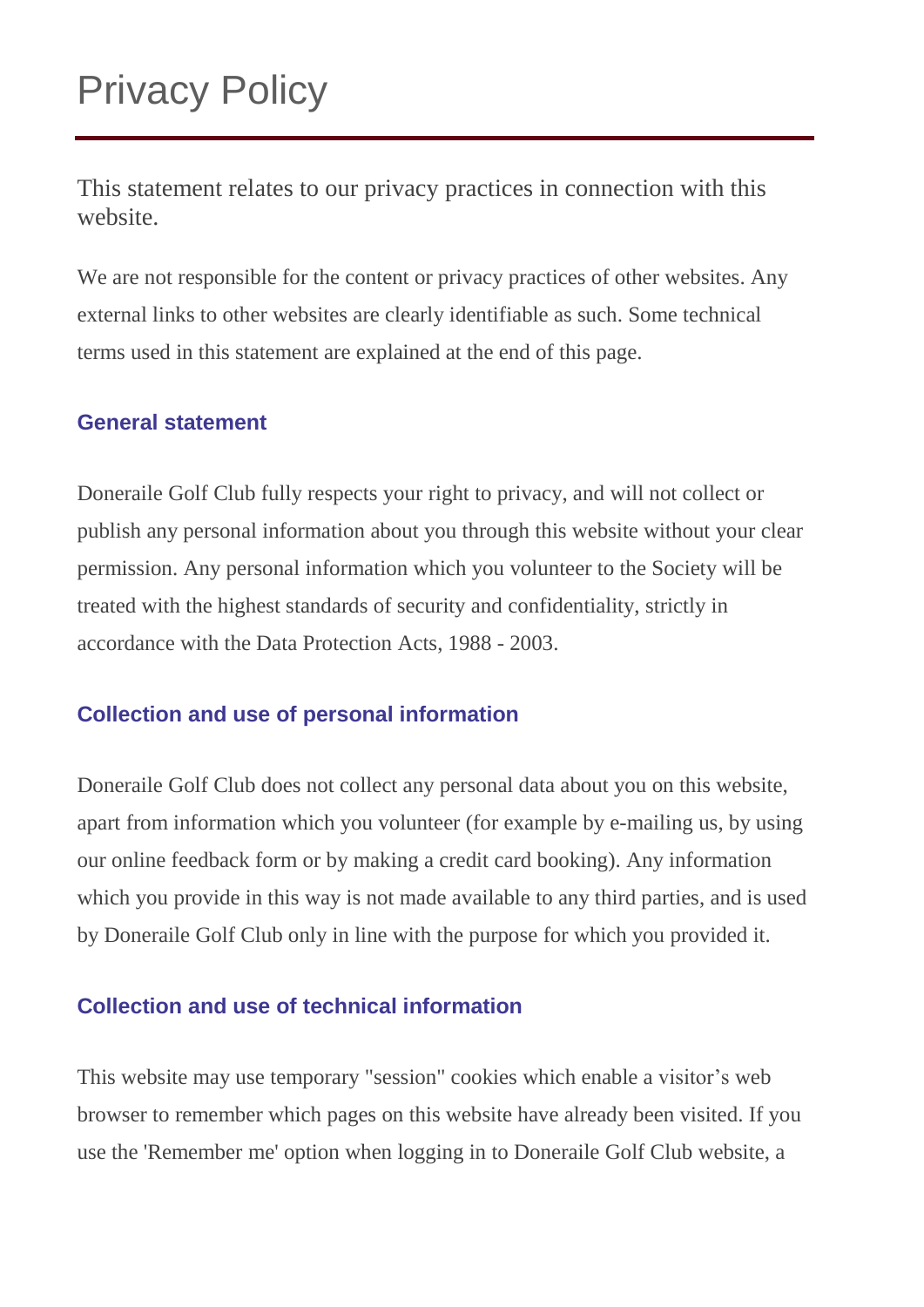cookie is placed on your computer with an encrypted id to remember your credentials. No other information is stored in this cookie. Visitors can use this website with no loss of functionality if cookies are disabled from the web browser. Technical details in connection with visits to this website are logged by our internet service provider for our statistical purposes. No information is collected that could be used by us to personally identify website visitors. The technical details logged are confined to the following items:

- the IP address of the visitor's web server
- the top-level domain name used (for example .ie, .com, .org, .net)
- the previous website address from which the visitor reached us, including any search terms used
- Google analytics which shows the traffic of visitors around this web site (for example pages accessed and documents downloaded)
- the type of web browser and operating system used by the website visitor.

Doneraile Golf Club will make no attempt to identify individual visitors, or to associate the technical details listed above with any individual. It is the policy of Doneraile Golf Club never to disclose such technical information in respect of individual website visitors to any third party (apart from our internet service provider, which records such data on our behalf and which is bound by confidentiality provisions in this regard), unless obliged to disclose such information by law. The technical information will be used only by Doneraile Golf Club, and only for statistical and other administrative purposes. You should note that technical details, which we cannot associate with any identifiable individual, do not constitute "personal data" for the purposes of the Data Protection Acts, 1988 – 2003.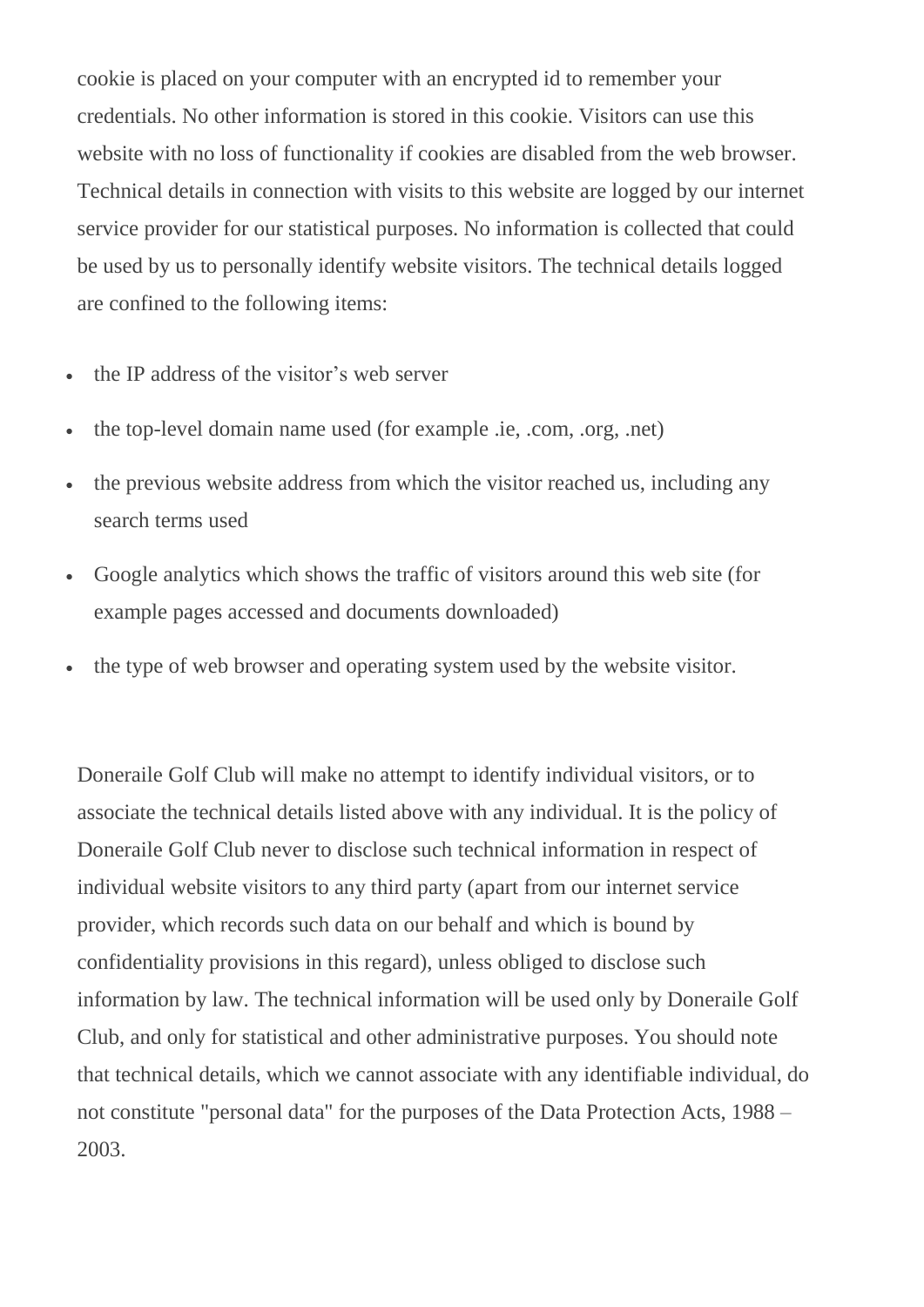## **Complaints about data processed via the website**

If you are concerned about how personal data is processed via this website, please do not hesitate to bring such concerns to Doneraile Golf Club by contacting us using the appropriate details on our contact page.

#### **Third Party Websites**

This privacy policy does not address, and we are not responsible for, the privacy, information or other practices of any third parties, including any third party operating any website to which this website contains a link. The inclusion of a link on the website does not imply endorsement of the linked website by us.

Additionally, we may provide you with access to third-party functionality that permits you to post content to your social media account(s). Please note that any information that you provide through use of this functionality is governed by the applicable third party's privacy policy, and not by this privacy policy, and we do not accept any responsibility or liability for these policies. Please check these policies before you submit any personal data to these websites.

#### **Glossary of technical terms used**

**Web browser**: The piece of software you use to read web pages. Examples are Google Chrome, Microsoft Internet Explorer, Firefox, Safari and Opera.

**IP address***:* The identifying details for your computer, or your internet company's computer, expressed in "internet protocol" code (for example 192.168.72.34). Every computer connected to the web has a unique IP address, although the address may not be the same every time a connection is made.